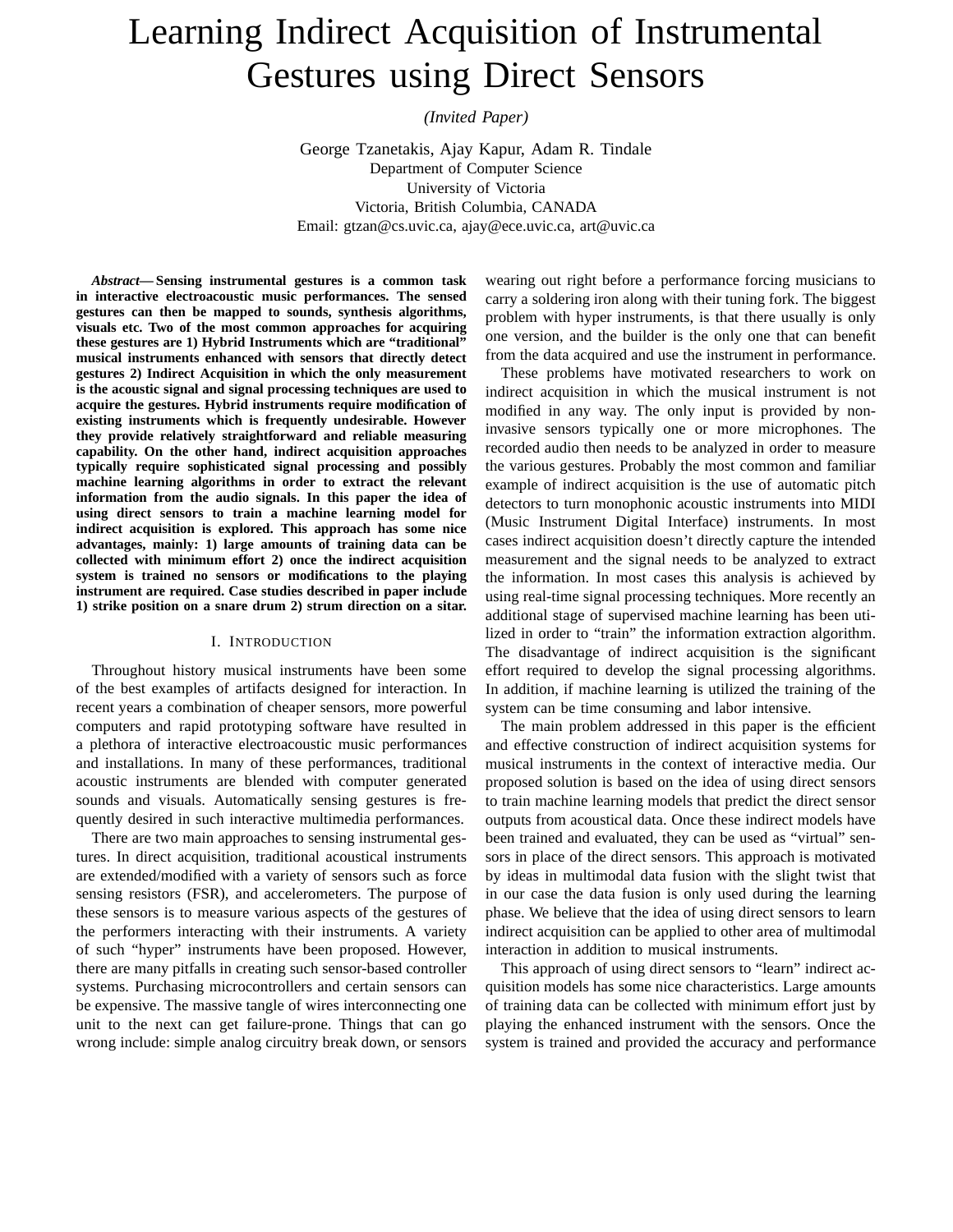of the learned "virtual" sensor is satisfactory there is no need for direct sensors or modifications to the instrument.

The traditional use of machine learning in audio analysis has been in classification where the output of the system an ordinal value (for example the instrument name). As a first case study of our proposed method we describe a system for classifying percussive gestures using indirect acquisition. More specifically the strike position of a stick on a snare drum is automatically inferred from the audio recording. A radio drum controller is used as the direct sensor in order to train the indirect acquisition. In addition, we explore regression which refers to machine learning systems where the output is a continuous variable. One of the challenges in regression is obtaining large amounts of data for training which is much easier using our proposed approach. In our experiments, we use audio-based feature extraction with synchronized continuous sensor data to train a "virtual" sensor using machine learning. More specifically we describe experiments using the Electronic Sitar (ESitar), a digitally enhanced sensor based controller modeled after the traditional North Indian sitar.

#### II. BACKGROUND

The use of sensors to gather gestural data from a musician has been used as an aid in the creation of real-time computer music performance. In the last few years the New Interfaces for Musical Expression (NIME) conference has been the main forum for advances in that area. Some representative examples of such systems are: the Hypercello [1], the digitized Japanese drum Aobachi [2], and the E-Sitar [3]. All These instruments still function as acoustical instruments but are enhanced with a variety of direct sensors to capture the gestures.

In addition, there has been some research using machine learning techniques [4] to classify specific gestures based on audio feature analysis. The extraction of control features from the timbre space of the clarinet is explored in [5]. Deriving gesture data from acoustic analysis of a guitar performance is explored in [6]–[8]. An important influence for our research is the concept of indirect acquisition of instrumental gesture described in [8]. Gesture extraction from drums is explored in [9]–[11]. The proposed algorithms rely on signal processing possibly followed by machine learning to extract information. Typically the information is categorical in nature for example the type of drum sound played (for example snare, bass drum or cymbal). In such approaches a large number of drum sounds are collected, labeled manually, and then used with audio feature extraction to train machine learning models.

In this paper, we address the challenge of collecting large amounts of training data without needing to manually label recordings. Direct sensors are used to automatically annotate the recordings. Once the indirect acquisition method has achieved satisfactory performance the direct sensors can be discarded. Collecting large amounts of data becomes simply playing the instrument. Most existing indirect acquisition methods make categorical decisions (classification). Using regression [12] it is possible to deal with continuous gestural data in a machine learning framework. However training regression models requires more data which is much easier using the proposed approach rather than manual labeling.

# III. AUDIO ANALYSIS

# *A. Audio-Based Feature Extraction*

The feature set used in this paper is based on standard features used in isolated tone musical instrument classification, music and audio recognition. For the E-Sitar experiments it consists of 4 features computed based on the Short Time Fourier Transform (STFT) magnitude of the incoming audio signal. It consists of the Spectral Centroid (defined as the first moment of the magnitude spectrum), Rolloff and Flux as well as RMS energy. More details about these features can be found in [13]. The features are calculated using a short time analysis window with duration 10-40 milliseconds. In addition, the means and variances of the features over a larger texture window (0.2-1.0 seconds) are computed resulting in a feature set with 8 dimensions. The large texture window captures the dynamic nature of spectral information over time and it was a necessary addition to achieve any results in mapping features to gestures. Ideally the size of the analysis and texture windows should correspond as closely as possible to the nature time resolution of the gesture we want to map. In our experiments we have looked at how these parameters affect the desired output. In addition, the range of values we explored was determined empirically by inspecting the data acquired by the sensors. For the snare drum experiments the analysis window is 40 msecs (no texture window) and the features used are Centroid, Rolloff well as Mel-frequency Cepstral Coefficients (MFCCs). A preprocessing step of silence removal and onset detection ensure that features are only calculated once for each drum hit. The analysis window is located so that it captures most of the energy of the hit. The Marsyas <sup>1</sup> audio analysis and synthesis framework is used for the feature extraction and direct sensor acquisition and alignment with the audio features.

#### *B. Regression and Classification*

Classification refers to the prediction of discrete categorical outputs from real-valued inputs. A variety of classifiers have been proposed in the machine learning literature [4] with different characteristics in respect to training speed, generalization, accuracy and complexity. The main goal of the paper is to provide evidence to support the idea of using direct sensors to train models. Therefore experimental results are provided using a few representative classification methods.

Regression refers to the prediction of real-valued outputs from real-valued inputs. Multivariate regression refers to predicting a single real-valued output from multiple real-valued inputs. A classic example is predicting the height of a person using their measure weight and age. There are a variety of methods proposed in the machine learning [4] literature for regression. For the experiments described in this paper, we use linear regression where the output is formed as a linear combination of the inputs with an additional constant factor.

<sup>1</sup>http://marsyas.sourceforge.net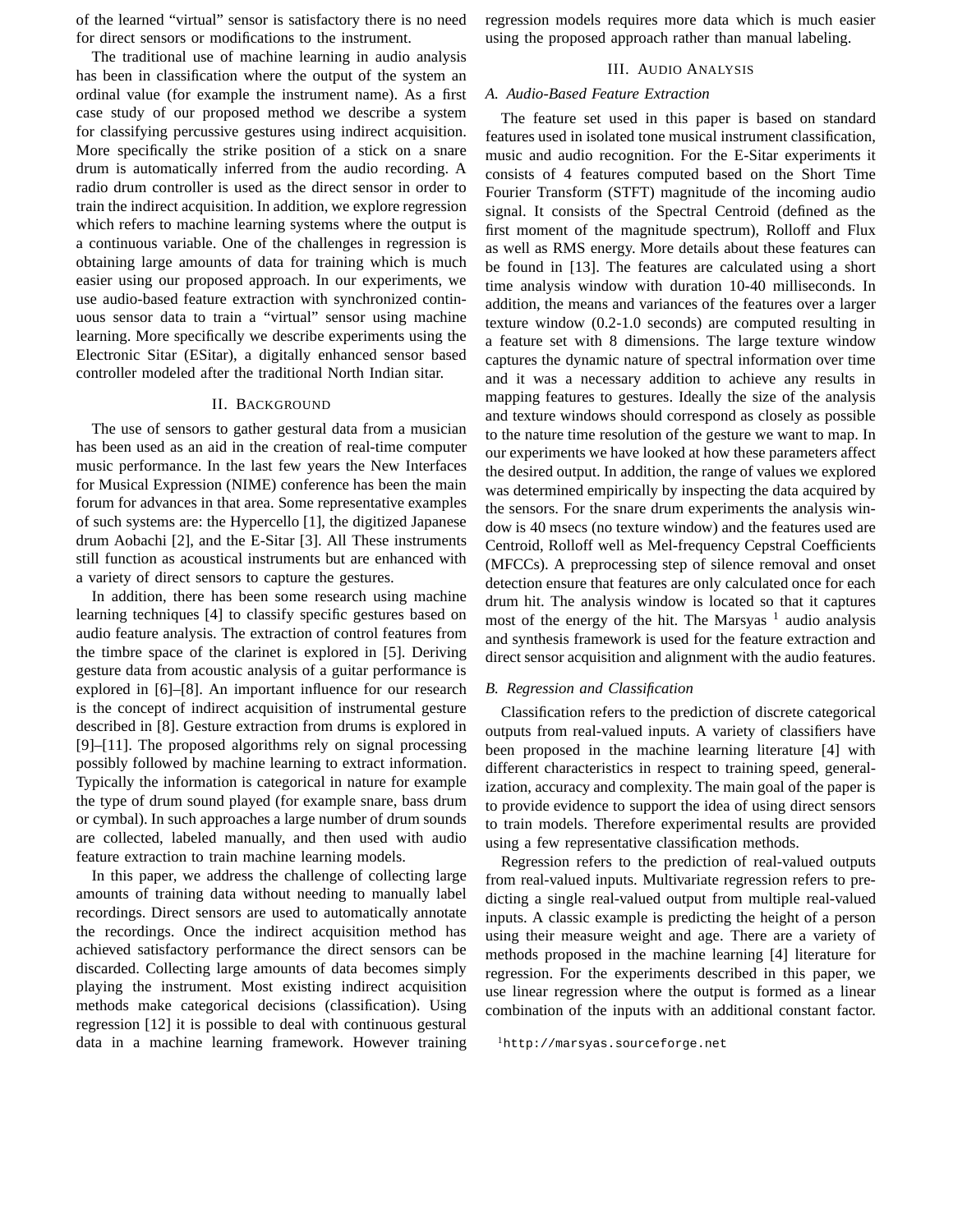

Fig. 1. E-Sitar and thumb sensor

Linear regression is fast to compute and therefore useful for doing repetitive experiments for exploring the parameter. We also employ a more powerful back propagation neural network [4] that can deal with non-linear combinations of the input data. The neural network is slower to train but provides better regression performance. Finally, the M5 prime decision tree based regression algorithm was also used. The performance of regression is measured by a correlation coefficient which ranges from 0.0 to 1.0 where 1.0 indicates a perfect fit. In the case of gestural control, there is significant amount of noise and the sensor data doesn't necessarily reflect directly the gesture to be captured. Therefore, the correlation coefficient can mainly be used as a relative performance measure between different algorithms rather than an absolute indication of audio-based gestural capturing. The automatically annotated features and direct sensor labels are exported into the Weka<sup>2</sup> machine learning framework for training and evaluation.

# IV. CASE STUDIES

# *A. ESitar*

The ESitar was built with the goal of capturing a variety of gestural input data. A more detailed description of audio-based gesture extraction on the ESitar including monophonic pitch detection can be found in [12]. A variety of different sensors such as fret detection using a network of resistors are used combined with an Atmel AVR ATMega16 microcontroller for data acquisition. The data is sent out using the MIDI protocol. In this paper we describe how to indirectly acquire the *mizrab* pluck direction.

On the right index finger, a sitar player wears a ring like plectrum, known as the *mizrab*. The right thumb, remains securely on the edge of the *dand* (neck) as shown in Figure 1, as the entire right hand gets pulled up and down over the main seven strings, letting the mizrab strum. An upward stroke is known as *Dha* and a downward stroke is known as *Ra*.

The direct sensor used to deduce the direction of a *mizrab* stroke is a force sensing resistor (FSR), which is placed

TABLE I EFFECT OF ANALYSIS WINDOW SIZE.

| Analysis Window Size                                      | 128 |  |
|-----------------------------------------------------------|-----|--|
| <b>Correlation Coefficient   0.2795   0.3226   0.2414</b> |     |  |

TABLE II EFFECT OF TEXTURE WINDOW SIZE (COLUMNS) AND REGRESSION METHOD (ROWS).

|                              | 10   | 20   | 30   | 40   |
|------------------------------|------|------|------|------|
| <b>Random Output</b>         | 0.14 | 0.14 | 0.14 | 0.14 |
| <b>Linear Regression</b>     | 0.28 | 0.33 | 0.28 | 0.27 |
| <b>Neural Network</b>        | 0.27 | 0.45 | 0.37 | 0.43 |
| <b>M5' Regression Method</b> | 0.28 | 0.39 | 0.37 | 0.37 |

directly under the right hand thumb, as shown in Figure 1. The thumb never moves from this position while playing, however the applied force varies based on the *mizrab* stroke direction. A *Dha* stroke (upward stroke) produces more pressure on the thumb than a *Ra* stroke (downward stroke). We send a continuous stream of data from the FSR via MIDI, because this data is rhythmically in time and can be used compositionally for more than just deducing pluck direction. A vector of audio features is extracted and the values of the FSR sensor are fused and used to train the "virtual" sensor using a regression model.

Our first experiment was to analyze the effect of the analysis window size used for audio feature extraction. Table I shows the results. The texture size remained constant at 0.5 seconds and linear regression was used. The correlation coefficient for random inputs is 0.14. It is apparent based on the table that an analysis window of length 256 (which corresponds to 10 milliseconds) achieves the best results. It can also be seen that the results are significantly better than chance. We used this window size for the next experiment.

The next experiment explores the effect of texture window size and choice of regression method. Table II shows the results. The rows correspond to regression methods and the columns correspond to texture window sizes expressed in number of analysis windows. For example, 40 corresponds to 40 windows of 256 samples at 22050 Hz sampling rate which is approximately 0.5 seconds. To avoid overfitting we use a percentage split where the first 50% of the audio and gesture data recording is used to train the regression algorithm which is then used to predict the second half of recorded data.

#### *B. Snare Drum*

The snare drum is a modern drum common to most drum sets. Wire snares are attached to the bottom drumhead so that when the drum is struck on the top the snares vibrate against the drum, creating a distinctive timbre. Using a mechanism it is possible to disengage the snares and stop their vibration allowing the drum to have a more traditional timbre.

<sup>2</sup>http://www.cs.waikato.ac.nz/ml/weka/